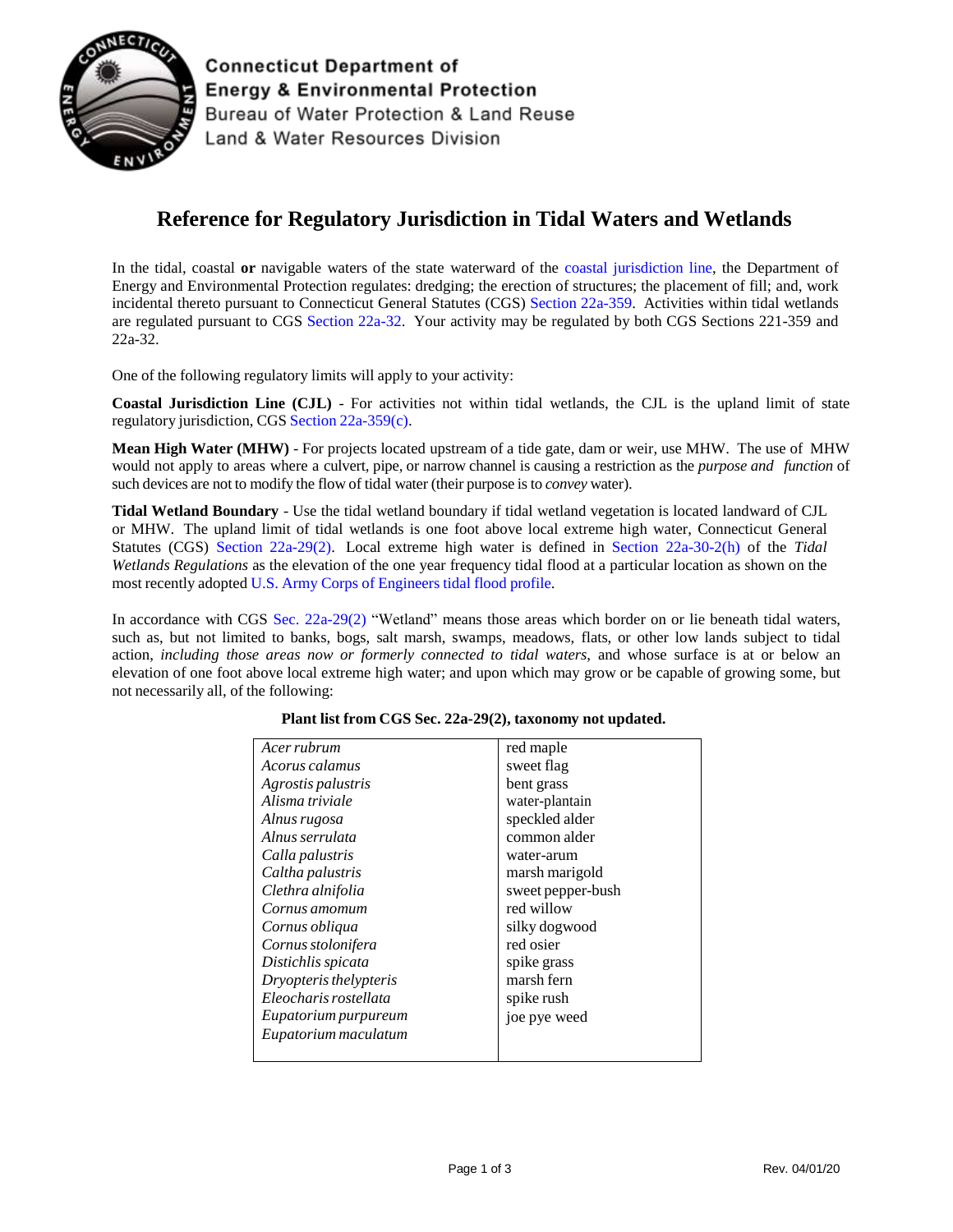| Eupatorium perfoliatum            | thoroughwort             |
|-----------------------------------|--------------------------|
| Heteranthera dubia                | water stargrass          |
| Hibiscus palustris                | marshmallow              |
| Hierochloe odorata                | sweet grass              |
| Impatiens capensis                | jewelweed                |
| Iris prismatica pursh             | slender blue flag        |
| Iris pseudacorus                  | yellow iris              |
| Iris versicolor                   | blue flag                |
| Iva frutescens var. oraria        | high-tide bush           |
|                                   | soft rush                |
| Juncus effusus                    |                          |
| Juncus gerardi                    | black grass              |
| Limonium carolinianum             | sea lavender             |
| Limonium nashi                    |                          |
| Lythrum alatum,                   | loosestrife              |
| lythrum salicaria                 |                          |
| Mikania scandens                  | climbing hemp-weed       |
| Nuphar variegatum nuphar advena   | spatter-dock             |
| Onoclea sensibilis                | sensitive fern           |
| Osmunda cinnamomea                | cinnamon fern            |
| Osmunda claytoniana               | interrupted fern         |
| Osmunda regalis                   | royal fern               |
| Panicum virgatum                  | switch grass             |
| Peltandra virginica               | tuckahoe                 |
| Polygonum arifolium               | halberd-leaved tearthumb |
| Polygonum sagittatum              | arrow-leaved tearthumb   |
| Pontederia cordata                | pickerelweed             |
| Rhododendron viscosum             | swamp honeysuckle        |
| Rhus radicans                     | poison ivy               |
| Rhus vernix                       | poison sumac             |
| Rosa palustris                    | swamp rose               |
| Sagittaria subulata,              | arrowhead                |
| Sagittaria graminea,              |                          |
| Sagittaria eatoni,                |                          |
| Sagittaria engelmanniania         |                          |
| Salicornia Europaea, and          | saltworts                |
| Salicornia bigelovii              |                          |
| Saururus cernuus                  | lizard's tail            |
| Scirpus americana                 | chairmaker's rush        |
| Scirpus robustus and              | saltmarsh bulrushes      |
| Scirpus paludosus var. atlanticus |                          |
|                                   |                          |
| Sparganium eurycarpum,            | bur-reed family          |
| Sparganium androcladum,           |                          |
| Sparganium americanum,            |                          |
| Sparganium chlorocarpum,          |                          |
| Sparganium angustifolium,         |                          |
| Sparganium fluctuans, and         |                          |
| Sparganium minimum                |                          |
|                                   |                          |
| Spartina alterniflora             | saltmarsh grass          |
| Spartina patens                   | salt meadow grass        |
| Spartina pectinata                | tall cordgrass           |
| Spergularia marina                | sand spurrey             |
| Symplocarpus foetidus             | skunk cabbage            |
| Typha angustifolia, and           | cattails                 |